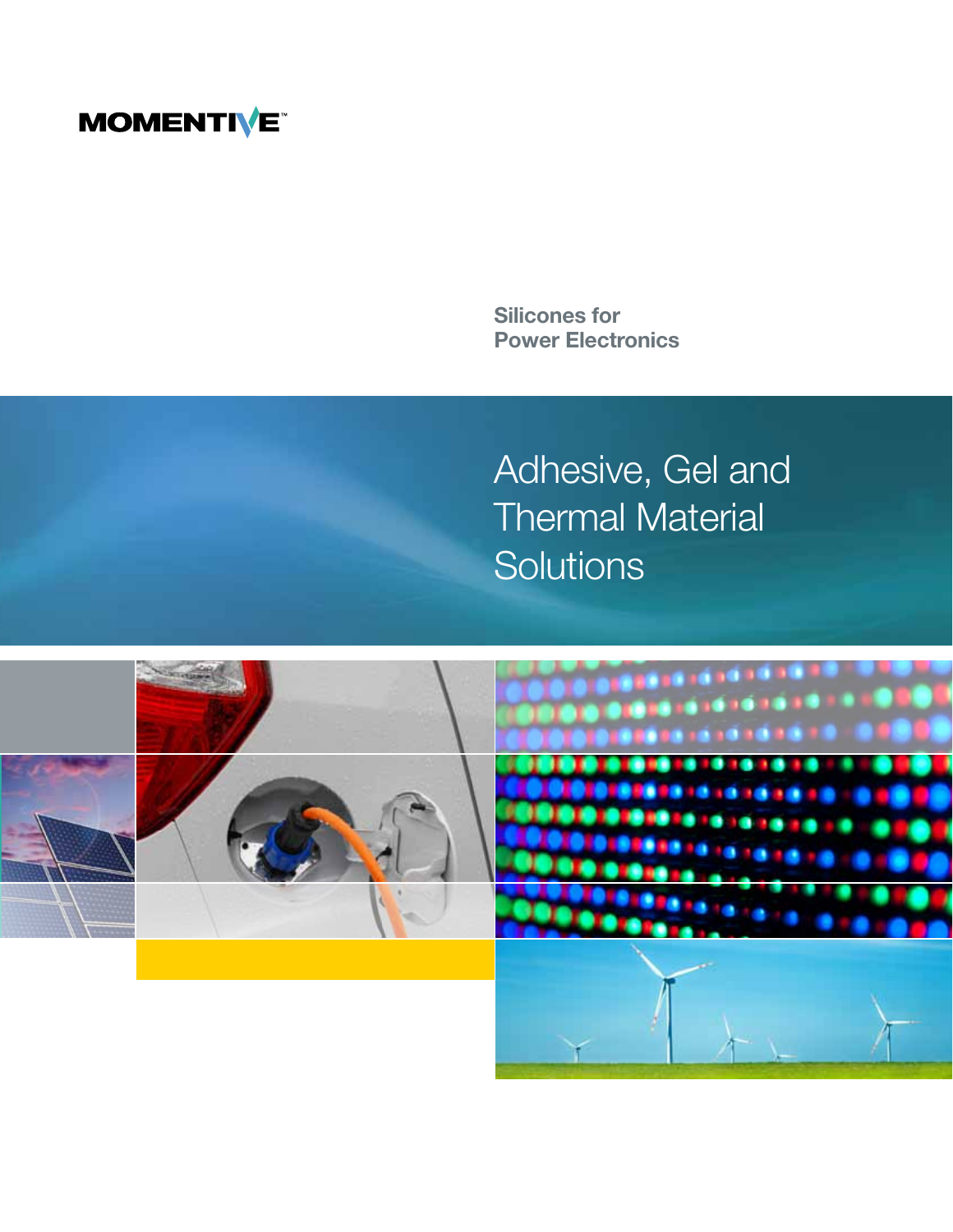# We're the science behind long-term reliability.

With the development of alternative energy sources to power our world, the need for power electronics is increasing. High power conversion requires high switching frequency, resulting in increased junction temperatures that require materials that can withstand higher operating temperatures. Momentive offers a range of silicone products that may be used for power electronic devices.

#### Enabling Reliable and Sustainable **Technologies**

Reducing carbon dioxide emissions from systems and processes, lowering a dependence on fossil fuels, and using energy more efficiently are trends leading to the increased use of power electronics.

In the automotive industry, moving away from the traditional fuel engine has opened the door for hybrid electric vehicles (HEV) and electric vehicles (EV). Cost efficiency, miniaturization

of high performance components, and multiple system integration has led to higher operating temperatures. Momentive silicones have been shown to be key enablers of this technology trend, due to temperature stability, dielectric strength and low modulus. Momentive is developing silicone products to withstand a wider range of operating temperatures as compared to epoxies, while still providing the needed protection for sensitive electronic components.





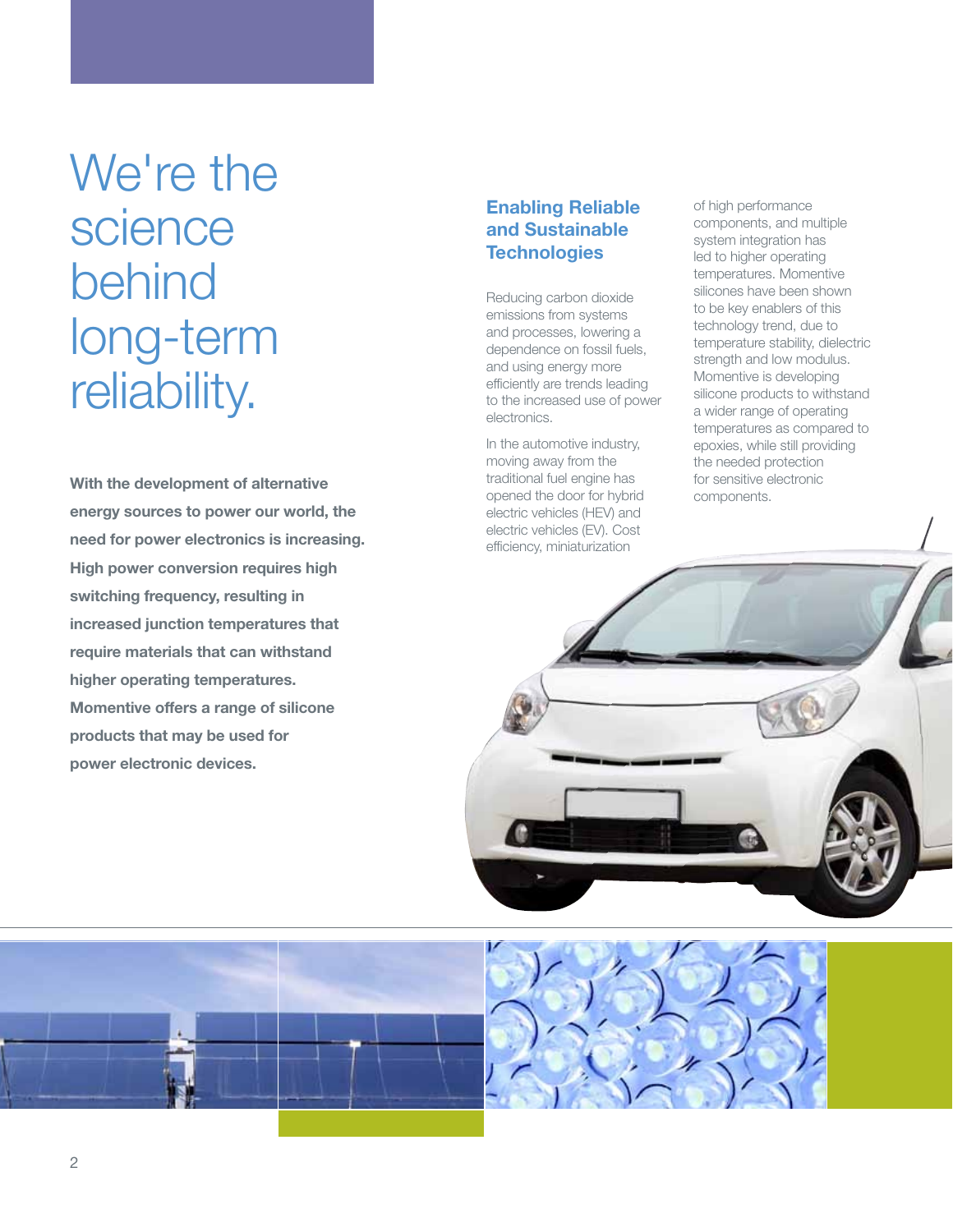## Potential Uses

- Hybrid, Electric, and Fuel Cell Vehicles
- Renewable Energy
- Trains

## Typical Applications

- Power Modules
- Battery Modules
- Electric Motors
- Converters
- Inverters
- Battery Packs

| <b>Potential</b><br><b>Application</b> | <b>Heat Cure (Addition)</b> | <b>Room Temperature Cure</b><br>(Condensation, Moisture) | <b>UV Cure</b> | <b>Material Type</b> |
|----------------------------------------|-----------------------------|----------------------------------------------------------|----------------|----------------------|
| Potting/Encapsulation                  | Available                   | Available                                                | Available      | Gel. Rubber          |
| Sealing/Adhesives                      | Available                   | Available                                                |                | Rubber               |
| <b>Thermal Management</b>              | Available                   | Available                                                |                | Grease, Gel, Rubber  |
| <b>Conformal Coating</b>               | Available                   | Available                                                |                | Coating              |

| l Silicone Feature                  | <b>Application Benefit</b>                                      |
|-------------------------------------|-----------------------------------------------------------------|
| Broad operational temperature range | Useful operating temperature range of -50°C to 200°C            |
| Oxidative stability                 | Resistance to deterioration caused by ozone and UV              |
| Dielectric stability                | Stability of dielectric properties over a range of temperatures |
| Dielectric strength                 | Non-conductivity (insulator)                                    |
| Gel                                 | Vibration dampening                                             |

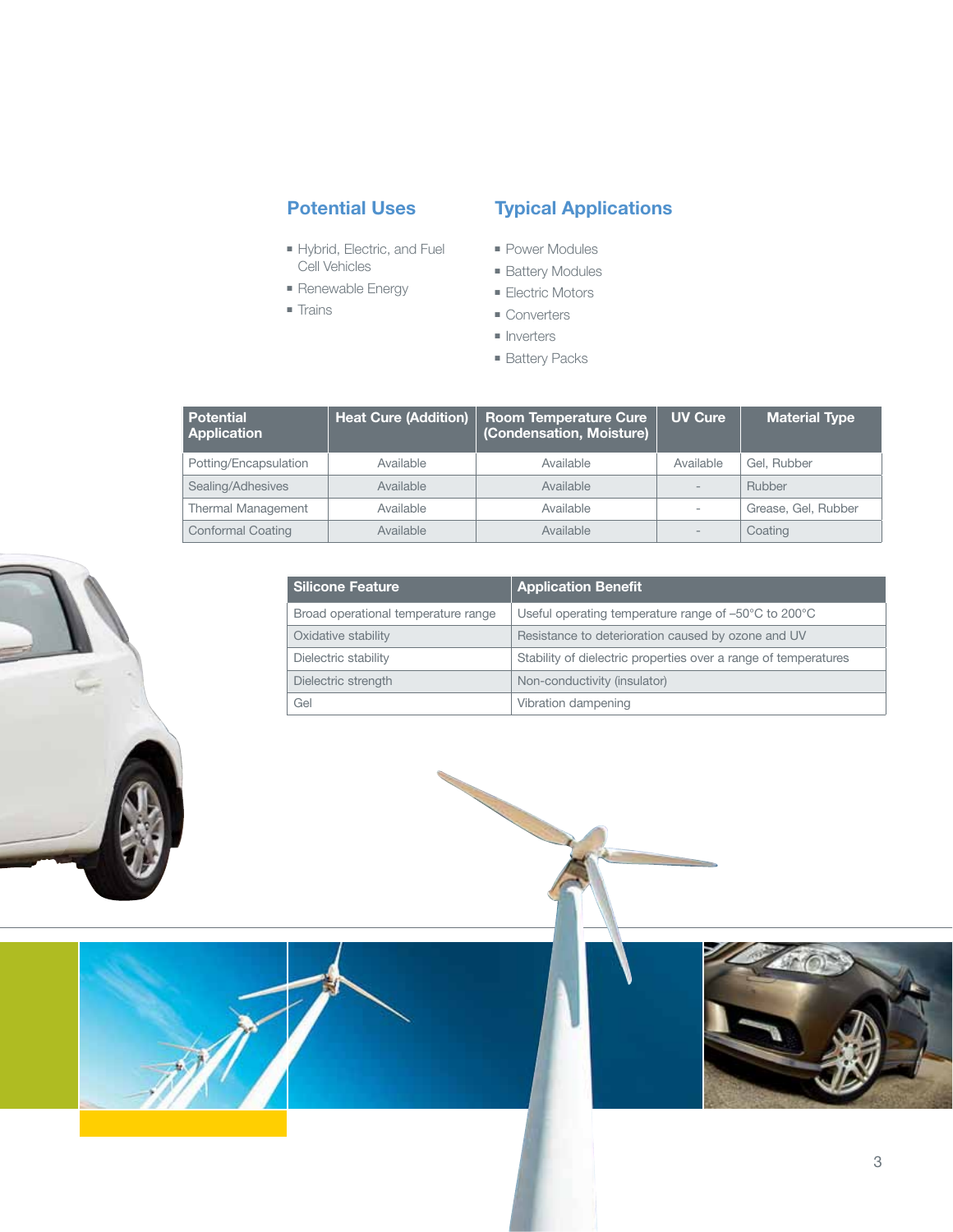## Thermal Materials

Momentive's thermal materials dissipate heat from critical components. Many can be cured with heat or at room temperature. Thermal greases offer re-workable options and low oil bleed to provide stable thermal performance across wide temperature ranges.

|                             | <b>Units</b>           |                          | <b>Greases</b>  | <b>Potting</b>           |                          |  |
|-----------------------------|------------------------|--------------------------|-----------------|--------------------------|--------------------------|--|
| <b>Property</b>             |                        | <b>TIG210BX</b>          | <b>TIG830SP</b> | <b>TIA130G</b>           | <b>TIA216G</b>           |  |
| Appearance                  |                        | Gray                     | Gray            | Gray                     | Gray                     |  |
| <b>Type/Cure System</b>     |                        | 1-part                   | 1-part          | 1-part/Addition cure     | 2-part/Addition cure     |  |
| Flowability                 |                        | Semi-flowable            | Semi-flowable   | Flowable                 | Flowable                 |  |
| Mix Ratio                   | A:B by weight          | $\overline{\phantom{a}}$ |                 | $\overline{\phantom{a}}$ | 1:1                      |  |
| <b>Viscosity</b>            | Pa·s                   | 250                      | 300             | 110                      | 7.8                      |  |
| <b>Cure Condition</b>       | °C/minutes             | $\overline{\phantom{0}}$ |                 | 150/60                   | 70/30                    |  |
| <b>Cure Condition 2</b>     | °C/hours               | $\overline{\phantom{a}}$ |                 | $\overline{a}$           | 25/6                     |  |
| <b>Hardness</b>             | Type E                 | $\overline{\phantom{0}}$ |                 | 45                       | 45                       |  |
| Penetration                 | $(23^{\circ}\text{C})$ | 345                      | 360             | $\overline{\phantom{0}}$ |                          |  |
| Density (23°C)              | g/cm <sup>3</sup>      | 2.90                     | 2.88            | 3.04                     | 2.69                     |  |
| Oil Bleed                   | 150°C, 24h             | 0.0                      | 0.0             | $\overline{\phantom{a}}$ | $\overline{\phantom{0}}$ |  |
| Evaporation                 | 150°C, 24h             | 0.1                      | 0.3             | $\overline{\phantom{a}}$ |                          |  |
| Dielectric Strength         | kV/mm                  | 12                       | 18              | 18                       | 18                       |  |
| <b>Thermal Conductivity</b> | $W/m-K$                | 2.1                      | 4.1             | 3                        | 1.6                      |  |
| <b>Thermal Resistance</b>   | mm <sup>2</sup> ·K/W   | 26 (45µm)                | $8(20 \mu m)$   | $\overline{\phantom{0}}$ |                          |  |
| Volatile Siloxane<br>D4-D10 | ppm                    | < 100                    | < 100           | $<$ 200                  | $<$ 200                  |  |
| Na+, K+, Cl- Content        | ppm                    | 2.0/0.0/0.0              | 0.5./0.0/0.1    |                          |                          |  |

Typical data are average data and should not be considered specifications. Actual values may vary.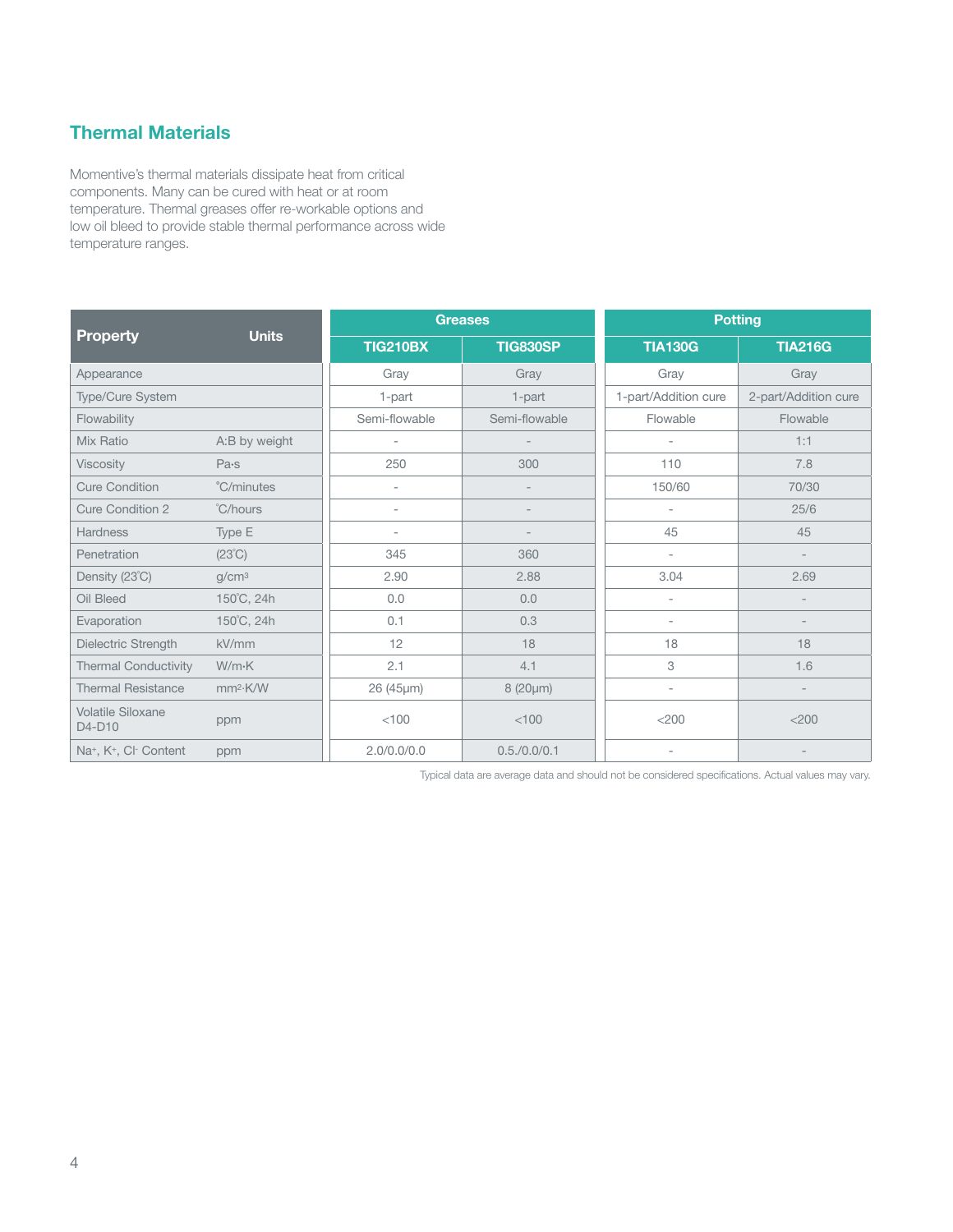## Gels

To meet manufacturing needs, Momentive offers both one and two component gels with a variety of viscosities and curing mechanisms to allow for varying times and temperatures. Some gels are thermally stable to 200°C and provide protection from external shock and vibration, dielectric protection and a dampening effect for components.

| <b>Property</b>             |                       | <b>TSE3051</b>           | <b>TSE3051SK</b>            | <b>TSE3070</b>       | <b>TSE3062</b>       | <b>UV Gel 100</b>            |
|-----------------------------|-----------------------|--------------------------|-----------------------------|----------------------|----------------------|------------------------------|
| Appearance                  |                       | Transparent              | Light Yellow<br>Transparent | Transparent          | Transparent          | Transparent                  |
| Cure Type                   |                       | 1-P Addition cure        | 1-P Addition cure           | 2-P Addition cure    | 2-P Addition cure    | 2-P UV Process               |
| Mix Ratio                   | A:B by weight         | $\sim$                   |                             | 1:1                  | 1:1                  | 10:1                         |
| <b>Viscosity</b>            | Pa $\cdot$ s (20 rpm) | 0.7                      | 0.7                         | 0.8                  | 0.8                  | 1                            |
| Pot Life (23°C)             | day                   | $\overline{\phantom{a}}$ |                             | 4h                   | 1h                   | 3                            |
| <b>Cure Condition</b>       | $\degree$ C/h         | 100/4, 125/2,<br>150/1   | 100/1                       | 70/0.5               | 70/0.5               | 23/0.5 (post UV<br>exposure) |
| Density (23°C)              | q/cm <sup>3</sup>     | 0.97                     | 0.97                        | 0.97                 | 0.97                 | 0.98                         |
| Penetration                 | $1/10$ of mm          | 85                       | 60                          | 65                   | 55                   | 47                           |
| <b>Loss Coefficient</b>     | G"/G', 1Hz            | 0.128                    |                             | 0.652                | 0.098                | $\overline{\phantom{a}}$     |
| Dielectric Strength         | kV/mm                 | 18                       | 18                          | 18                   | 18                   | ٠                            |
| <b>Volume Resistivity</b>   | $M\Omega/m$           | $1.00 \times 10^{7}$     | $1.00 \times 10^{7}$        | $1.00 \times 10^{7}$ | $1.00 \times 10^{7}$ | $3.00 \times 10^6$           |
| Dielectric Constant (60Hz)  |                       | 2.8                      | 2.7                         | 2.7                  | 2.7                  | 2.9(50Hz)                    |
| Dielectric Loss (60Hz)      |                       | 0.001                    | 0.001                       | 0.001                | 0.001                | 0.0006(50Hz)                 |
| <b>Thermal Conductivity</b> | W/mK                  | 0.17                     |                             | 0.17                 | 0.17                 |                              |
| Moisture Absorptivity       | (% )                  | 0.05                     |                             | 0.05                 | 0.05                 | $\overline{\phantom{a}}$     |
| <b>UL Recognition</b>       |                       |                          | <b>RTI 105C</b>             |                      |                      |                              |

TSE3051SK silicone rubber compound is recognized by Underwriters Laboratories, Inc. under their Component Recognition Program (UL File Number QMFZ2.E56745). Typical data are average data and should not be considered specifications. Actual values may vary.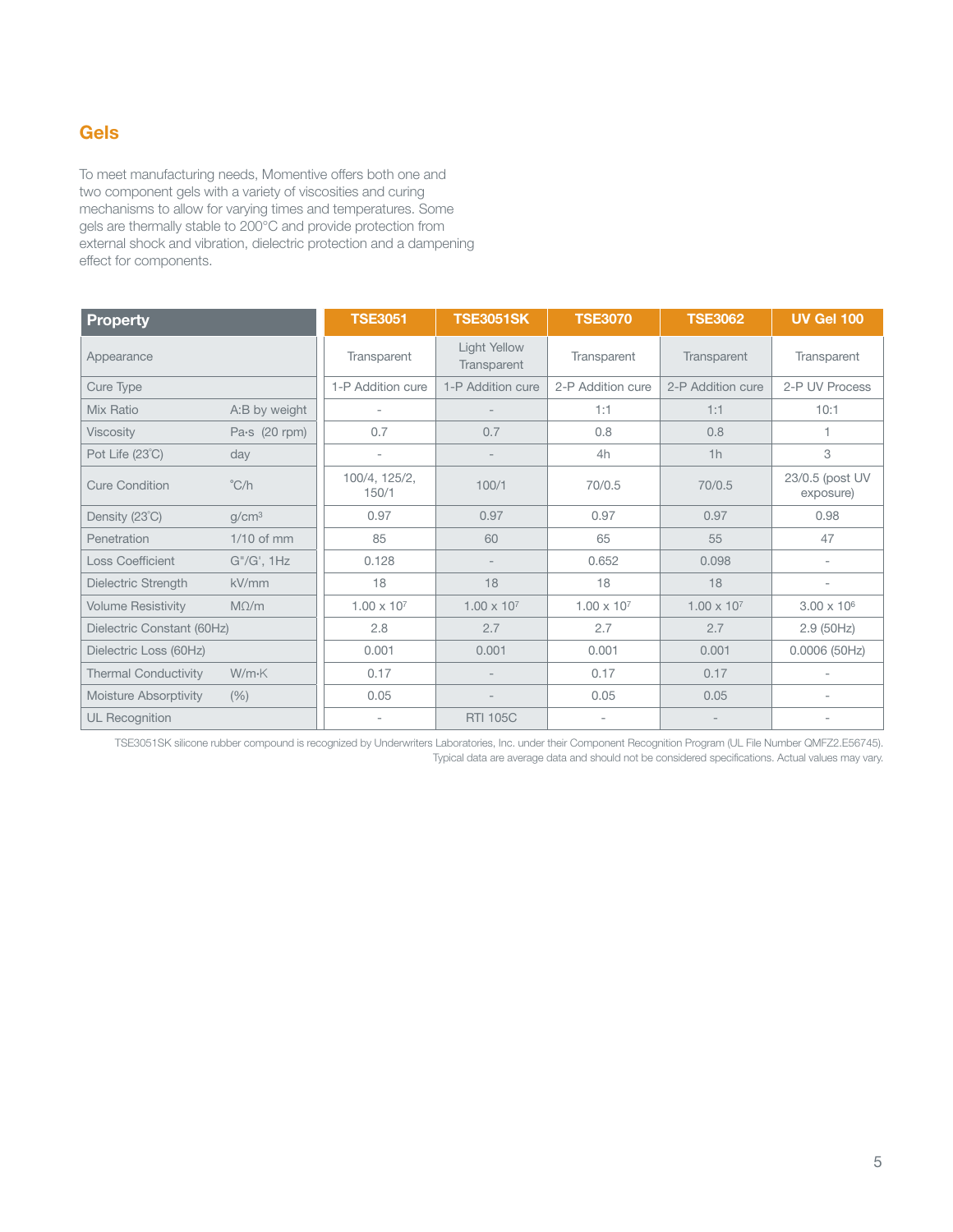## Condensation (Moisture) Cure Adhesives

Momentive's condensation cure adhesives cure at room temperature to form a strong bond to most plastic and metal substrates. They offer short tack free times that may contribute to productivity in high volume manufacturing.

| <b>Property</b>                                 | <b>Units</b>        | Snapsil* TN3005      | <b>Snapsil TN3085</b> | <b>Snapsil TN3305</b> | <b>Snapsil TN3705</b> |
|-------------------------------------------------|---------------------|----------------------|-----------------------|-----------------------|-----------------------|
| Cure Type                                       |                     | 1P Condensation cure | 1P Condensation cure  | 1P Condensation cure  | 1P Condensation cure  |
| <b>Cure Chemistry</b>                           |                     | Ti Alcohol           | Ti Alcohol            | Ti Alcohol            | Ti Alcohol            |
| Flowability                                     |                     | Thixotropic paste    | Non-flowable paste    | Flowable              | Flowable              |
| Viscosity                                       | $Pa·s$ (cps)        |                      |                       | 47 (47,000)           | 1.5(1,500)            |
| <b>Tack Free Time</b>                           | min                 | 7                    | $\overline{7}$        | 9                     | $\overline{7}$        |
| <b>Cured Properties (3 days @ 23°C, 50% RH)</b> |                     |                      |                       |                       |                       |
| Color                                           |                     | Clear, White, Black  | Gray, White           | Clear, White, Black   | Clear, White, Black   |
| Density                                         | $q/cm^3$ (23 $°C$ ) | 1.04                 | 1.63                  | 1.04                  | 1.01                  |
| <b>Hardness</b>                                 | Type A              | 22                   | 46<br>14              |                       | 13                    |
| Adhesion Strength <sup>(1)</sup><br>MPa (psi)   |                     | 1.2(174)             | 1.3(189)<br>1.0(145)  |                       | 0.2(29)               |
| Elongation<br>$\%$                              |                     | 330                  | 150<br>400            |                       | 130                   |
| Tensile Strength                                | MPa (psi)           | 1.8(261)             | 2.3(333)              | 1.5(217)              | 0.4(58)               |
| <b>Thermal Conductivity</b>                     | $W/m-K$             | 0.18                 | 0.7                   | 0.18                  | 0.18                  |
| <b>Volume Resistivity</b>                       | $M\Omega$ ·m        | $2.0 \times 10^{7}$  | $4.0 \times 10^{6}$   | $2.0 \times 10^{7}$   | $2.0 \times 10^{7}$   |
| Dielectric Strength                             | KV/mm               | 26                   | 23                    | 26                    | 26                    |
| Dielectric Constant (60Hz)                      |                     | 2.7                  | 4.0                   | 2.7                   | 2.7                   |
| Dissipation Factor (60Hz)                       |                     | 0.002                | 0.04                  | 0.002                 | 0.002                 |
| Volatile Siloxane <sup>(2)</sup> (D3-D10)       | $wt\%$              | 0.01                 | 0.01                  | 0.01                  | 0.01                  |
| <b>UL Recognition</b>                           |                     |                      | <b>UL94 V-0</b>       | UL94 HB               |                       |

1 Glass lap shear, 7 days @ 23°C, 50%RH

2 In-house test method

Snapsil TN3085 and Snapsil Tn3305 silicone rubber compounds are recognized by Underwriters Laboratories, Inc. under their Component Recognition Program (UL File Number QMFZ2.E56745).

Typical data are average data and should not be considered specifications. Actual values may vary.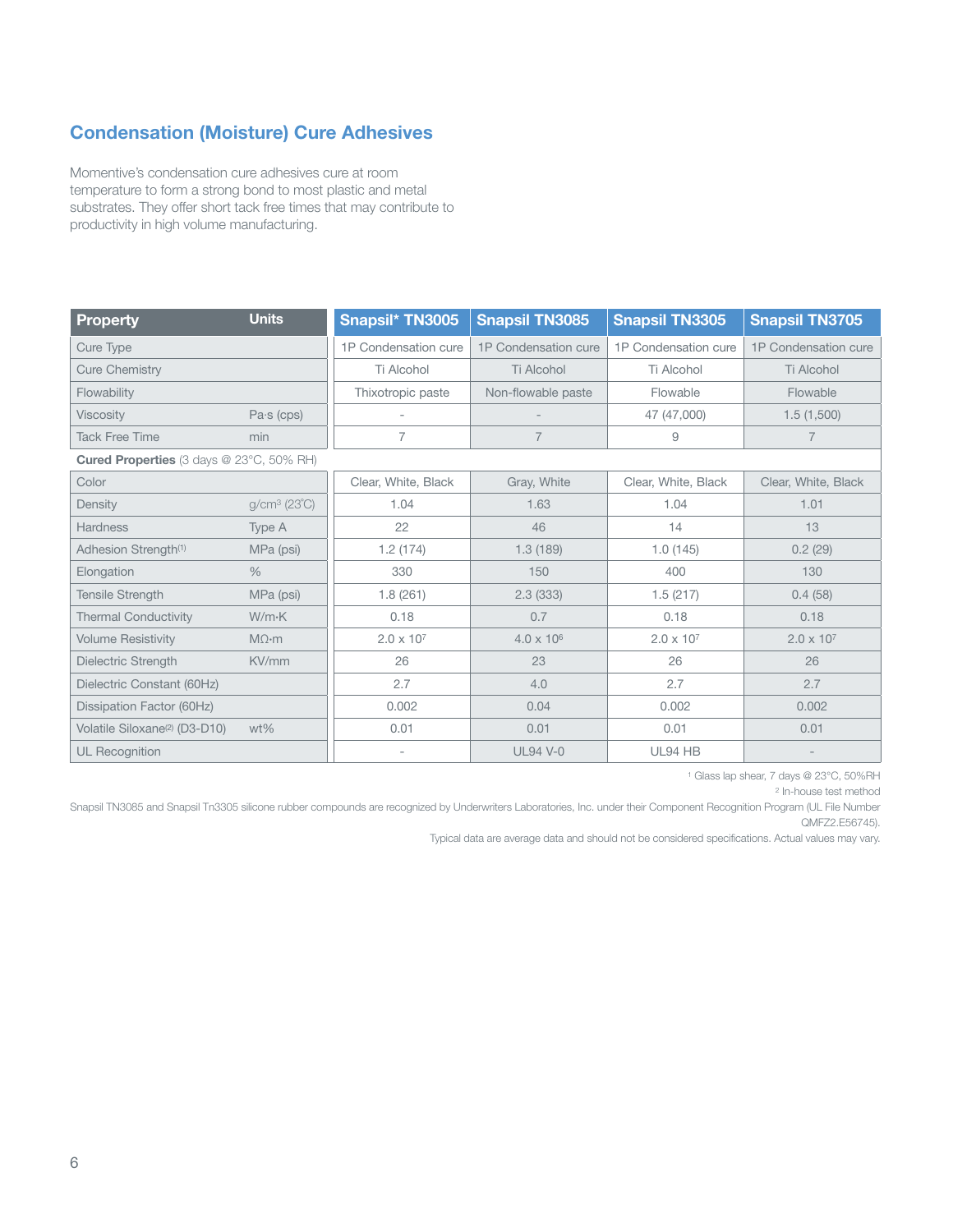### Addition (Heat) Cure Adhesives

Momentive's addition (heat) cure adhesives form a strong bond to most plastic and metal substrates and seal against moisture and environmental contaminants. Flexible cure conditions offer options for cure temperatures and for cure times.

| <b>Property</b>                          | <b>Units</b>        | <b>TSE322</b>            | <b>TSE322S</b>           | <b>TSE3212</b>      | <b>TSE3251</b>      | <b>TSE326</b>       |  |
|------------------------------------------|---------------------|--------------------------|--------------------------|---------------------|---------------------|---------------------|--|
| Cure Type                                |                     | 1 Part Addition          | 1 Part Addition          | 1 Part Addition     | 1 Part Addition     | 1 Part Addition     |  |
| Color                                    |                     | Light blue               | Light blue               | White               | White               | Reddish brown       |  |
| <b>Uncured Properties (23°C)</b>         |                     |                          |                          |                     |                     |                     |  |
| Flowability                              |                     | Flowable                 | Semi-flowable            | Semi-flowable       | Semi-flowable       | Flowable-paste      |  |
| <b>Viscosity</b>                         | Pa·s                | 110                      | 70                       | 280                 | 8.5                 | 28                  |  |
| <b>Cure Condition</b>                    | $\degree$ C/h       | 150/1                    | 150/1                    | 150/1               | 150/1               | 150/1               |  |
| <b>Cured Properties (1 hour @ 150°C)</b> |                     |                          |                          |                     |                     |                     |  |
| Density                                  | $g/cm^3$ (23 $°C$ ) | 1.27                     | 1.26                     | 1.26                | 1.02                | 1.45                |  |
| <b>Hardness</b>                          | Type A              | 45                       | 37                       | 52                  | 16                  | 43                  |  |
| Linear Coefficient of<br>Expansion       | ppm/K               | 280                      | 280                      | 280                 | 320                 | 260                 |  |
| <b>Adhesive Strength</b>                 | MPa (psi)           | 2.5(365)                 | 2.5(365)                 | 2.6(375)            | 0.4                 | $\overline{2}$      |  |
| Elongation                               | $\frac{0}{0}$       | 230                      | 230                      | 240                 | 200                 | 170                 |  |
| <b>Tensile Strength</b>                  | MPa (psi)           | 3.4(495)                 | 3.6(520)                 | 3.7(535)            | 0.7(102)            | 3.4(493)            |  |
| <b>Thermal Conductivity</b>              | $W/m-K$             | 0.29                     | 0.29                     | 0.29                | 0.18                | 0.41                |  |
| <b>Volume Resistivity</b>                | $M\Omega$ ·m        | $2.0 \times 10^{7}$      | $2.0 \times 10^{7}$      | $2.0 \times 10^{7}$ | $2.0 \times 10^{7}$ | $2.0 \times 10^{7}$ |  |
| Dielectric Strength                      | KV/mm               | 20                       | 20                       | 20                  | 21                  | 22                  |  |
| <b>Dielectric Constant</b>               | 60Hz                | 3.1                      | 3.1                      | 3.2                 | 2.8                 | 3.3                 |  |
| <b>Dissipation Factor</b>                | 60Hz                | 0.006                    | 0.006                    | 0.006               | 0.002               | 0.02                |  |
| <b>UL Recognition</b>                    |                     | $\overline{\phantom{a}}$ | $\overline{\phantom{a}}$ | ٠                   |                     | UL94 HB             |  |

TSE326 silicone rubber compound is recognized by Underwriters Laboratories, Inc. under their Component Recognition Program (UL File Number QMFZ2.E56745). Typical data are average data and should not be considered specifications. Actual values may vary.